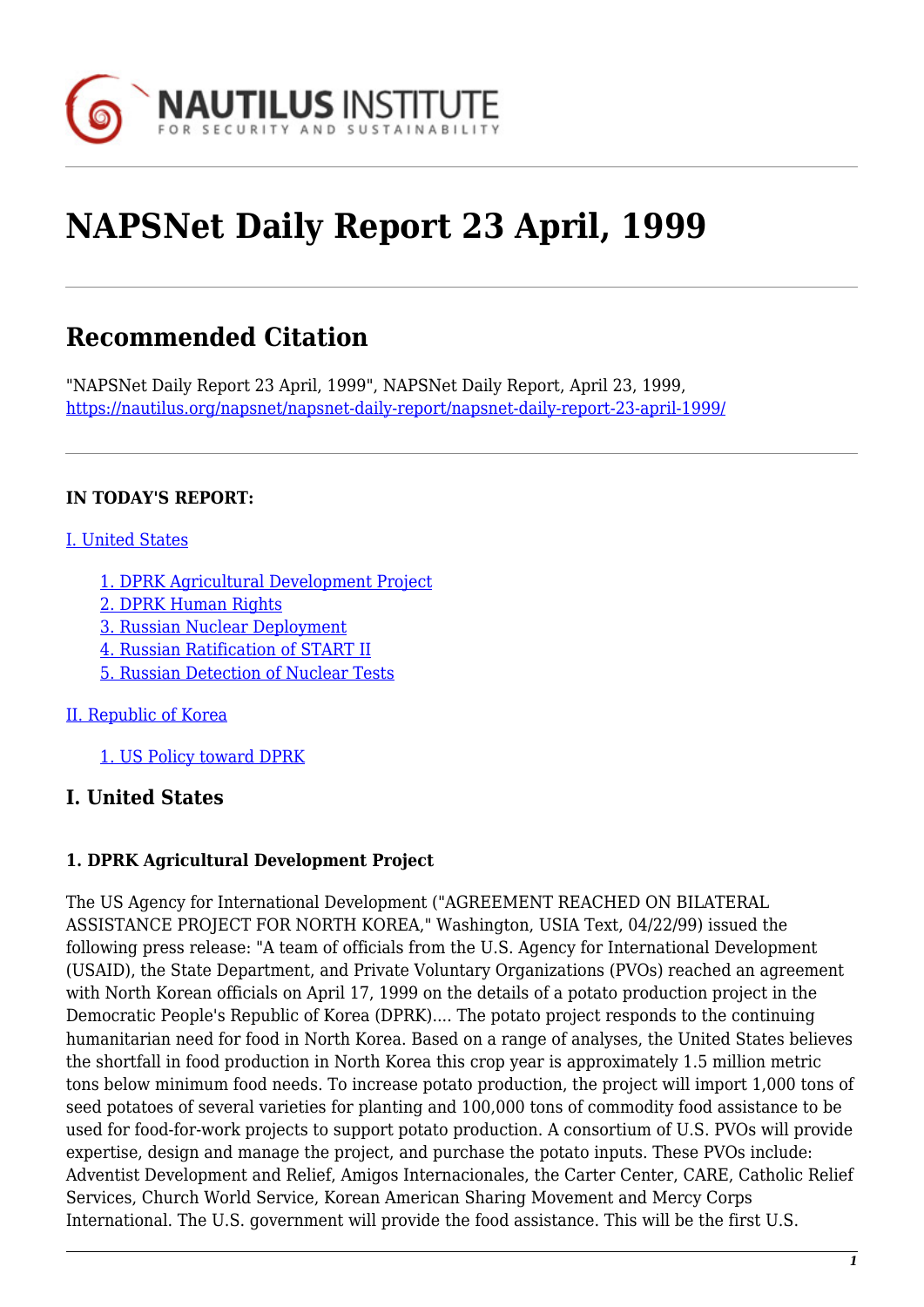government-donated food channeled directly through U.S. PVOs rather than through the World Food Program (WFP). The U.S. PVOs will monitor the distribution of food under this program, and will contract with WFP for logistical support. As with all food assistance from the United States, the commodities will be carefully monitored to assure they reach the civilian population for whom they are intended. Specific provisions of the project agreement include an enhanced monitoring regime for food-for-work projects, a substantial distribution of food in the needy northeastern part of the DPRK, and a direct working relationship with North Korean agricultural experts. Seed potatoes from China will be planted in Kangwon province in the southeast, and variety trials with U.S. seed potatoes will be conducted in the northeast and western provinces. The PVO consortium is currently in the process of procuring and shipping seed potatoes, and will have staff on the ground in the DPRK shortly to manage the program once the seeds arrive. The first shipment of US assistance for food-for-work projects, which will include corn and rice, is expected to arrive in the DPRK in late May. Additional food shipments will continue through March of next year."

#### <span id="page-1-0"></span>**2. DPRK Human Rights**

The Associated Press (George Gedda, "N. KOREAN DEFECTORS TELL OF ABUSES," Washington, 04/23/99) reported that three DPRK defectors testified Thursday before a US Senate Foreign Relations subcommittee on the DPRK's prison camp system. The defectors included two former prisoners, Kang Chul-hwan and Lee Soon-ok, and a former prison guard, Ahn Myong-chul, who said he was taught to treat prisoners ruthlessly and to shoot any who tried to escape. Kang said that DPRK citizens live in "horror and anxiety that someone else will pass on information against them, leading to their arrest." Lee said that she was tortured for 14 months after being arrested in 1986 on what she called false charges. Subcommittee chairman Craig Thomas, R-Wyoming, said that despite considerable attention to the DPRK military, there has been very little discussion in the US of the DPRK's "atrocious human rights record." Thomas noted that, as far as he knew, the hearing was the first ever by a congressional panel on the subject.

#### <span id="page-1-1"></span>**3. Russian Nuclear Deployment**

Russia's Itar-Tass News Agency ("RUSSIA TO KEEP NUKES IN FAR EAST UNTIL 2005 COMMANDER," Petropavlovsk Kamchatsky, 04/23/99) reported that Russian Navy Commander Admiral Vladimir Kuroyedov said that Russia would keep its naval nuclear forces in the Far Eastern peninsula of Kamchatka until 2005. He added that all ships stationed there must be kept in combat readiness.

#### <span id="page-1-2"></span>**4. Russian Ratification of START II**

RFE/RL Newsline ("START-II TREATY DECLARED DEAD," 04/21/99) reported that Duma deputy Aleksei Arbatov said on Wednesday that the NATO attacks on Yugoslavia have ruined the chance for the ratification of the START-II treaty by the Russian State Duma. Arbatov added that while he hopes that Russia and the US resume negotiations on the problem of strategic weapons, it is difficult "to imagine how the Duma would return to a discussion of the treaty."

#### <span id="page-1-3"></span>**5. Russian Detection of Nuclear Tests**

The Los Angeles Times ("NUKE TEST DETECTOR DEVELOPED," Moscow, 04/22/99) reported that Vladimir Matveichuk of the Siberian Institute of Metrology said Thursday that Russian scientists have developed a new, highly- accurate system to detect nuclear tests. Matveichuk said the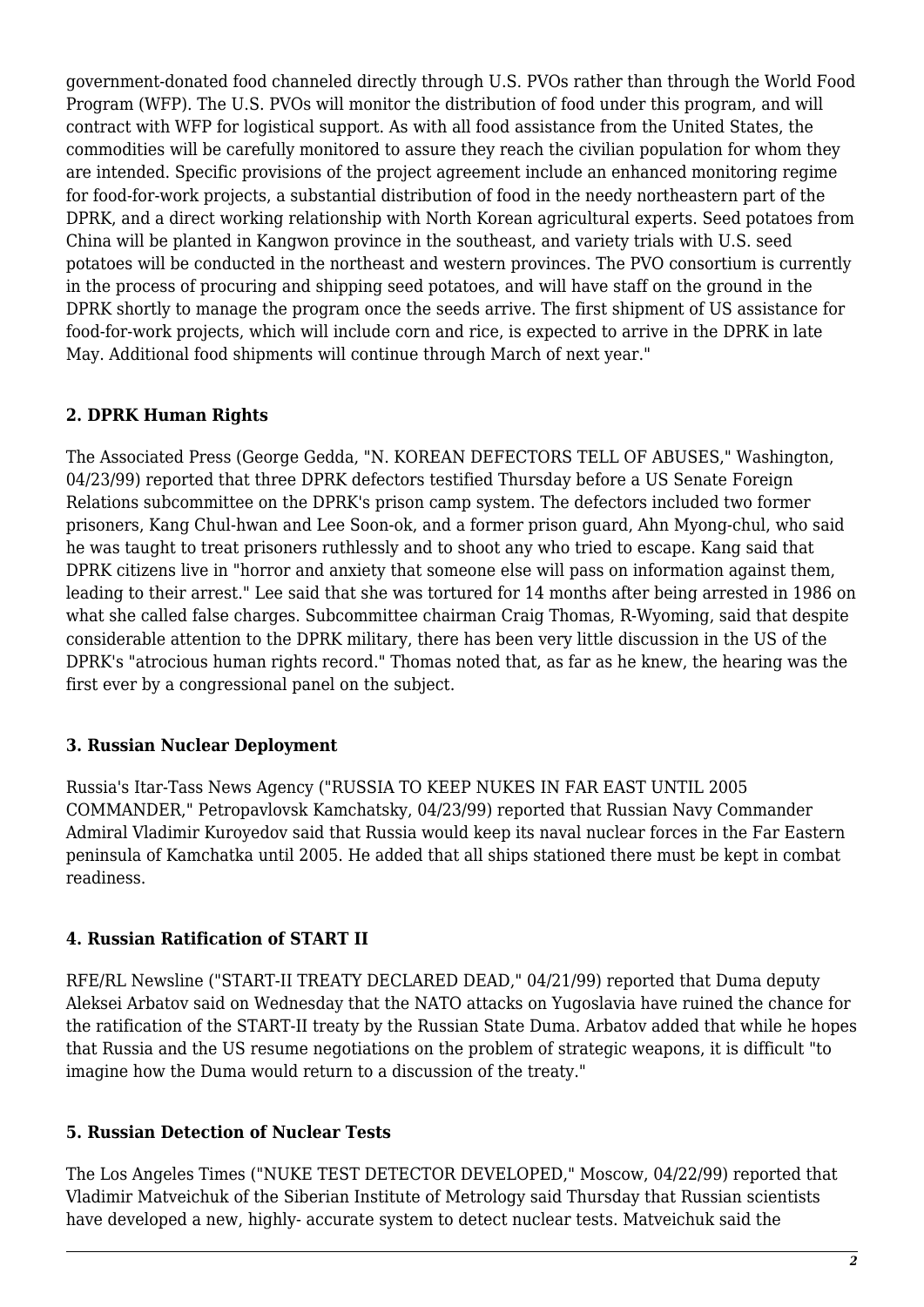equipment, developed under state order, monitors fluctuations in the earth's magnetic field from space.

### <span id="page-2-0"></span>**II. Republic of Korea**

#### <span id="page-2-1"></span>**1. US Policy toward DPRK**

Joongang Ilbo ("TALK WITH FORMER AMBASSADOR LANEY," Seoul, 04/22/99) carried a dialogue between former US Ambassador to the ROK James Laney and World Vision Korea's President Oh Jaeshik. Laney predicted that former US Defense Secretary William Perry's report, which is expected to be announced at the end of May, will push US DPRK policy to be more constructive and open, and offer more incentives to the DPRK. He also predicted that in addition to the unfreezing of DPRK-held assets in the US, Perry's report would propose other measures designed to ease economic sanctions and thus stimulate the opening of the DPRK, such as allowing foreign investment and the provision of long-term loans. He added, "I think that once Perry's report is announced, his policy will receive Republican support." Laney said that there is a need for six-party talks including Russia and Japan to replace the current four-party talks, and predicted that the US would push for six-party talks right away if Perry's report calls for them. He added, "As the second largest economic power in the world, Japan cannot be content with its current status in the realms of political and foreign relations. There needs to be joint research to discuss ways for Japan to play a greater role in promoting stability in Northeast Asia." Laney also stated, "I see [ROK] President Kim [Dae-jung]'s Sunshine Policy as an innovative idea, breaking the old mold of South-North relations." He warned, however, "if North Korea continues developing weapons of mass destruction while ignoring the new overtures in our policies, further difficulties will certainly arise." Laney maintained, "It's obvious ... that this American policy is one that also guarantees the sovereignty of the North Korean state." He denied that there was any similarity between the Balkan situation and that on the Korean Peninsula. He pointed out, "North Korea still maintains a huge stockpile of conventional firepower, and any military action would bring with it enormous casualties. The United States has already denied several times that it is considering carrying out any kind of military offensive against North Korea. The important things right now are to respect North Korea's right to survive, and to help it normalize its relations with the outside world."

The NAPSNet Daily Report aims to serve as a forum for dialogue and exchange among peace and security specialists. Conventions for readers and a list of acronyms and abbreviations are available to all recipients. For descriptions of the world wide web sites used to gather information for this report, or for more information on web sites with related information, see the collection of [other](http://www.nautilus.org/napsnet/resources.html) [NAPSNet resources.](http://www.nautilus.org/napsnet/resources.html)

We invite you to reply to today's report, and we welcome commentary or papers for distribution to the network.

Produced by [the Nautilus Institute for Security and Sustainable Development](http://www.nautilus.org/morenaut.html) in partnership with: [International Policy Studies Institute](http://www.IPSI.org/) Seoul, Republic of Korea [The Center for Global Communications](http://aska.glocom.ac.jp/default.html), Tokyo, Japan [Center for American Studies](http://www.fudan.sh.cn/english/lab/ame_res/ame_res.htm), [Fudan University](http://www.fudan.sh.cn/index.html), Shanghai, People's Republic of China

Timothy L. Savage: [napsnet@nautilus.org](mailto:napsnet@nautilus.org) Berkeley, California, United States